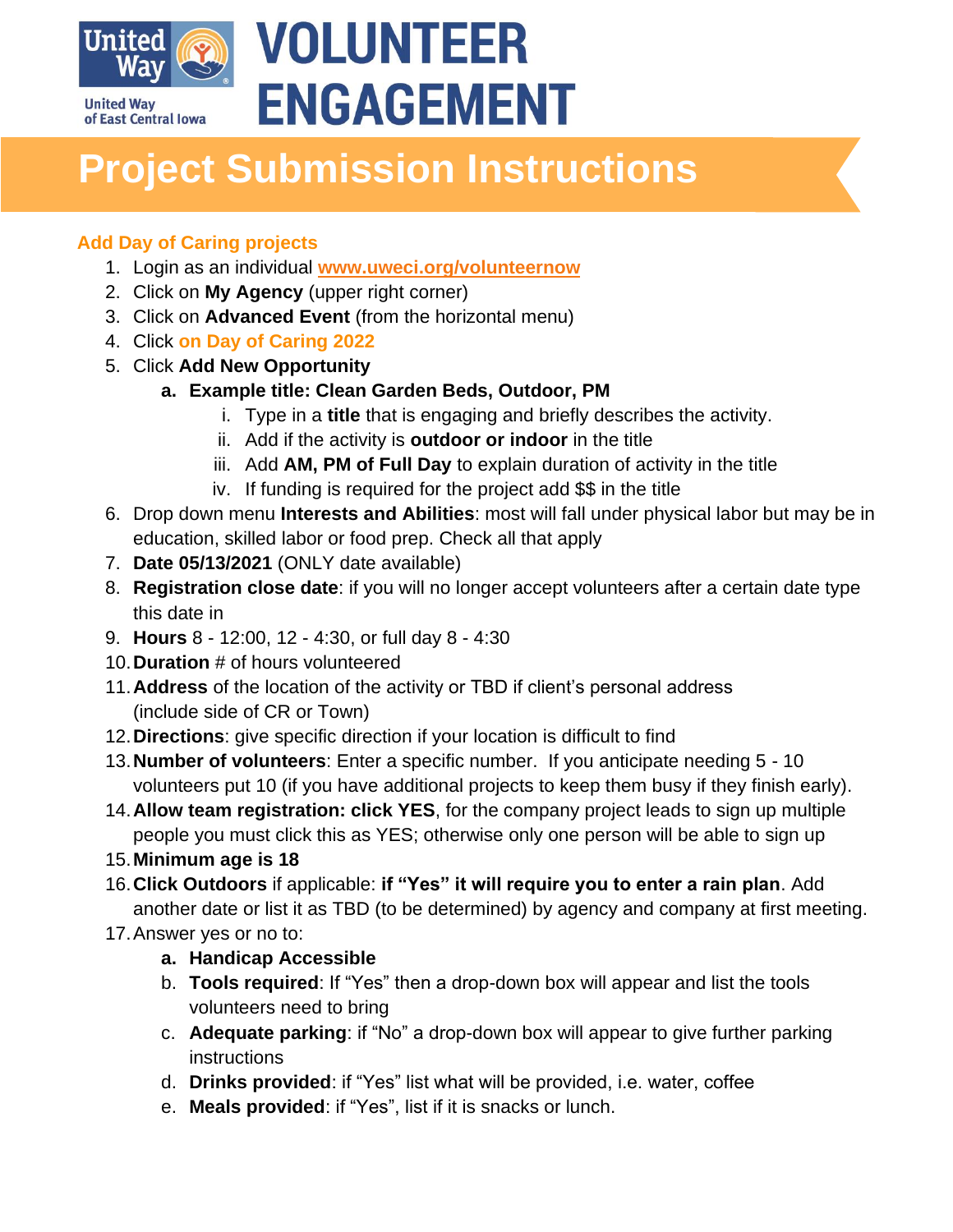

# **VOLUNTEER ENGAGEMENT**

### **Project Submission Instructions**

- 18.**Contact information**: list the name of the agency DOC project lead, email and phone
- 19.**Description**: provide a detailed description of the work so the volunteers know what to expect. Include specialized skills and if the project is pending funding an estimate of the funding needed.
- 20.**Be specific, descriptive, and brief. Don't enter a long wordy paragraph.**
- 21.**Check the box "I agree" to agency guidelines**
- 22.**Click Create opportunity**
- 23.Any required fields will need to be completed before moving forward
- 24.**Clone projects** if you have multiple times for the project or if all the contact information is the same. Don't forget to remove (Copy) in the title.

### **Other features**

**Click on My Agency** (upper right corner)

Click on **Advanced Event** (from the horizontal menu)

Click **on Day of Caring 2021**

- Export responses: export needs and names of volunteers
	- o **Click on Export Responses**
- Email participants
	- o Click on the **green** bar for each opportunity
	- o Click on **Message Respondents**
- Add/delete participants
	- o To remove a respondent, click on the **X icon**
	- o To add click on **Add Respondent**
- Check-in volunteers
	- o Check-in a group of volunteers
		- Click **Check-in**
		- Click on **List** (to check in several volunteers at once)
		- Check mark next to volunteers and click **Check-in User**
	- o Volunteers check themselves in
		- Click on **Individual**
		- Have volunteer enter email
		- Click on **Find My Account**